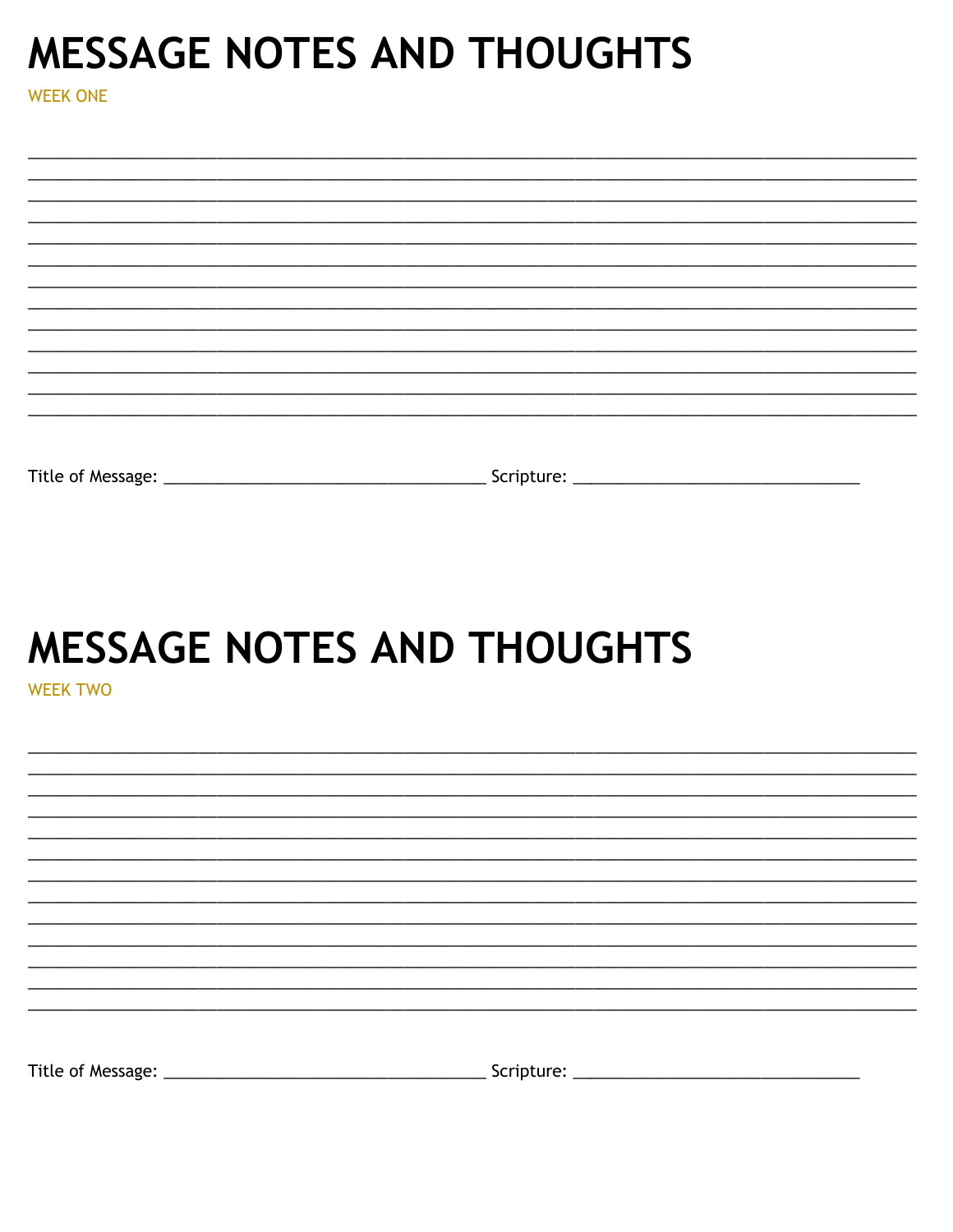### **MESSAGE NOTES AND THOUGHTS**

**WEEK THREE** 

# **MESSAGE NOTES AND THOUGHTS**

**WEEK FOUR** 

| Title of Message: | Scripture: |  |
|-------------------|------------|--|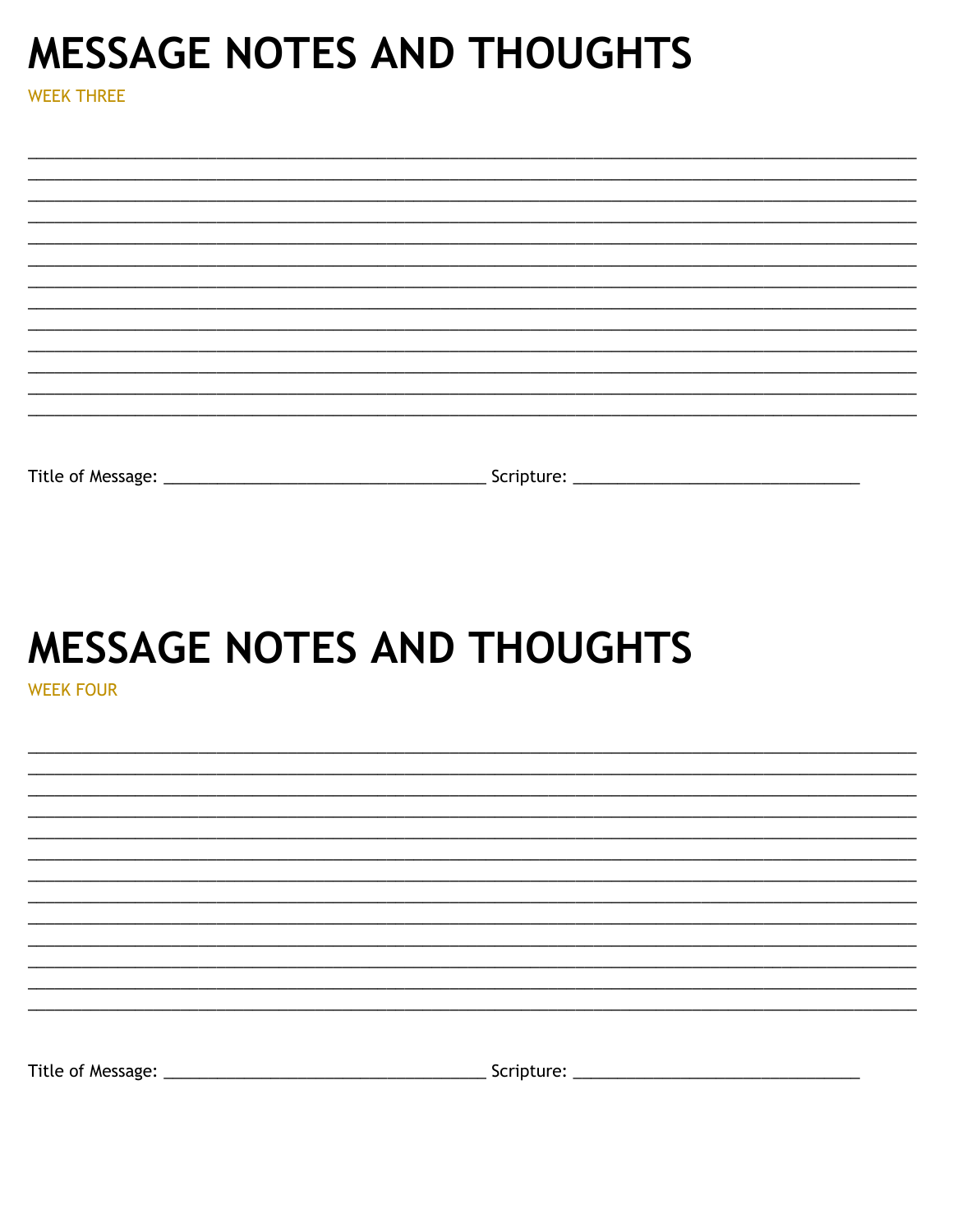

### www.facebook.com/VFEmporia



https://www.youtube.com/c/VictoryFellowshipEmporiaVA

Services streamed live each Sunday at 11am on our Facebook page, YouTube and on our website.

www.vfemporia.org